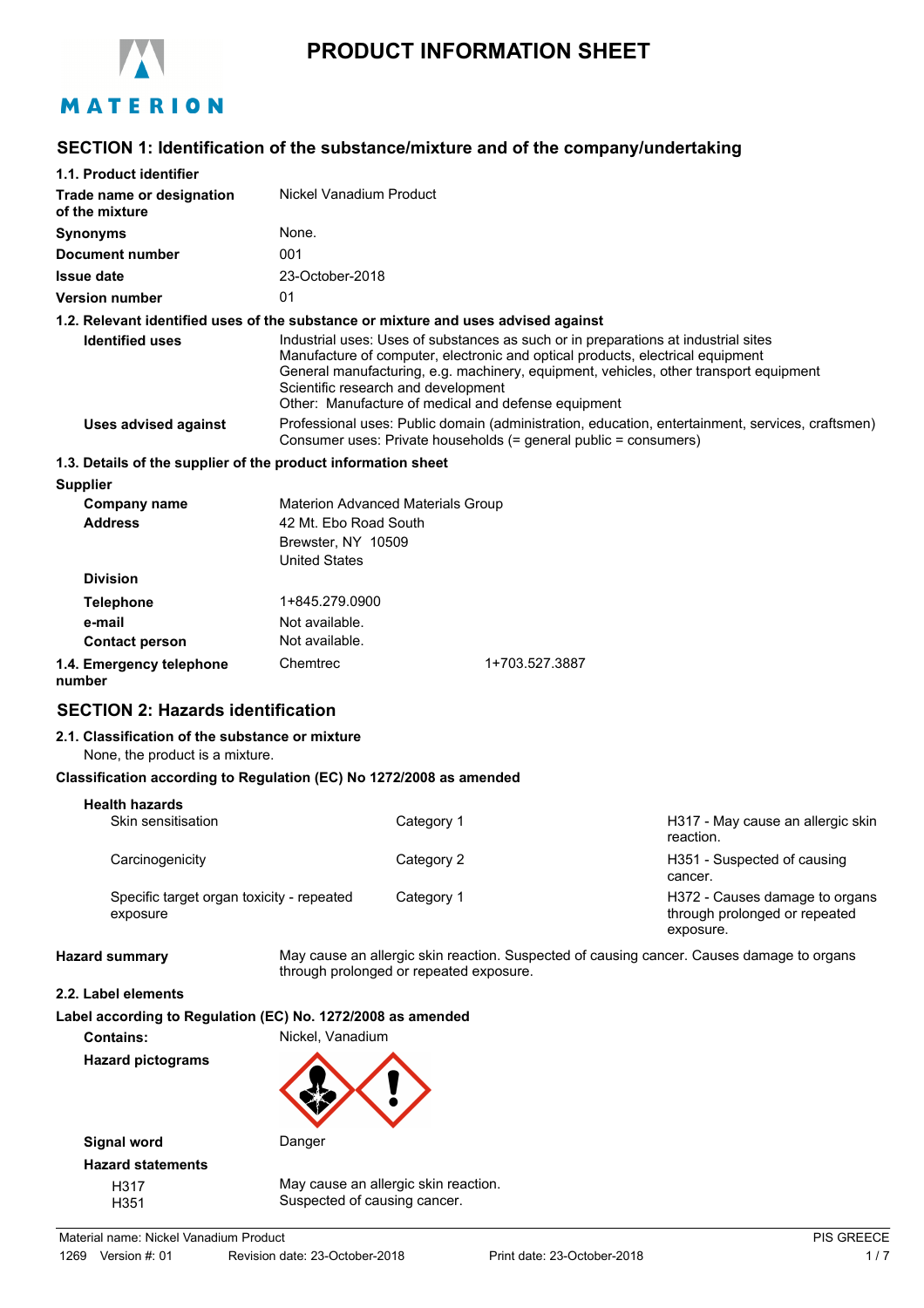| H372                            | Causes damage to organs through prolonged or repeated exposure.                                     |
|---------------------------------|-----------------------------------------------------------------------------------------------------|
| <b>Precautionary statements</b> |                                                                                                     |
| <b>Prevention</b>               |                                                                                                     |
| P201                            | Obtain special instructions before use.                                                             |
| P <sub>202</sub>                | Do not handle until all safety precautions have been read and understood.                           |
| P260                            | Do not breathe dust/fume/gas/mist/vapors/spray.                                                     |
| P <sub>264</sub>                | Wash thoroughly after handling.                                                                     |
| P270                            | Do not eat, drink or smoke when using this product.                                                 |
| P272                            | Contaminated work clothing should not be allowed out of the workplace.                              |
| P273                            | Avoid release to the environment.                                                                   |
| P280                            | Wear protective gloves/protective clothing/eye protection/face protection.                          |
| <b>Response</b>                 |                                                                                                     |
| P302 + P352                     | IF ON SKIN: Wash with plenty of water.                                                              |
| $P308 + P313$                   | IF exposed or concerned: Get medical advice/attention.                                              |
| $P333 + P313$                   | If skin irritation or rash occurs: Get medical advice/attention.                                    |
| P362 + P364                     | Take off contaminated clothing and wash it before reuse.                                            |
| P391                            | Collect spillage.                                                                                   |
| <b>Storage</b>                  |                                                                                                     |
| P405                            | Store locked up.                                                                                    |
| <b>Disposal</b>                 |                                                                                                     |
| P <sub>501</sub>                | Dispose of contents/container in accordance with local/regional/national/international regulations. |
| Supplemental label information  | None.                                                                                               |
| 2.3. Other hazards              | Not a PBT or vPvB substance or mixture.                                                             |
|                                 |                                                                                                     |

# **SECTION 3: Composition/information on ingredients**

### **3.2. Mixtures**

## **General information**

| <b>Chemical name</b>   | %                                      |                        | CAS-No. / EC No. REACH Registration No. | <b>INDEX No.</b>         | <b>Notes</b> |
|------------------------|----------------------------------------|------------------------|-----------------------------------------|--------------------------|--------------|
| Nickel                 | 85 - 98                                | 7440-02-0<br>231-111-4 | -                                       | 028-002-01-4             |              |
| <b>Classification:</b> | Carc. 2; H351, Aquatic Chronic 3; H412 |                        |                                         |                          | 7.S          |
| Vanadium               | $2 - 15$                               | 7440-62-2<br>231-171-1 | -                                       | $\overline{\phantom{0}}$ |              |
| Classification:        |                                        |                        |                                         |                          |              |

# **SECTION 4: First aid measures**

If exposed or concerned: get medical attention/advice. If you feel unwell, seek medical advice (show the label where possible). Wash contaminated clothing before reuse. **General information 4.1. Description of first aid measures Inhalation** Move to fresh air. Call a physician if symptoms develop or persist. Remove contaminated clothing immediately and wash skin with soap and water. In case of eczema or other skin disorders: Seek medical attention and take along these instructions. **Skin contact Eye contact** Rinse with water. Get medical attention if irritation develops and persists. **Ingestion** Rinse mouth. Get medical attention if symptoms occur. May cause an allergic skin reaction. Dermatitis. Rash. Prolonged exposure may cause chronic effects. **4.2. Most important symptoms and effects, both acute and delayed** Provide general supportive measures and treat symptomatically. Keep victim under observation. Symptoms may be delayed. **4.3. Indication of any immediate medical attention and special treatment needed**

# **SECTION 5: Firefighting measures**

| <b>General fire hazards</b>                                   | No unusual fire or explosion hazards noted. |
|---------------------------------------------------------------|---------------------------------------------|
| 5.1. Extinguishing media<br>Suitable extinguishing            | Dry sand. Foam.                             |
| media<br>Unsuitable extinguishing<br>media                    | Carbon dioxide (CO2).                       |
| 5.2. Special hazards arising<br>from the substance or mixture | This product is not flammable.              |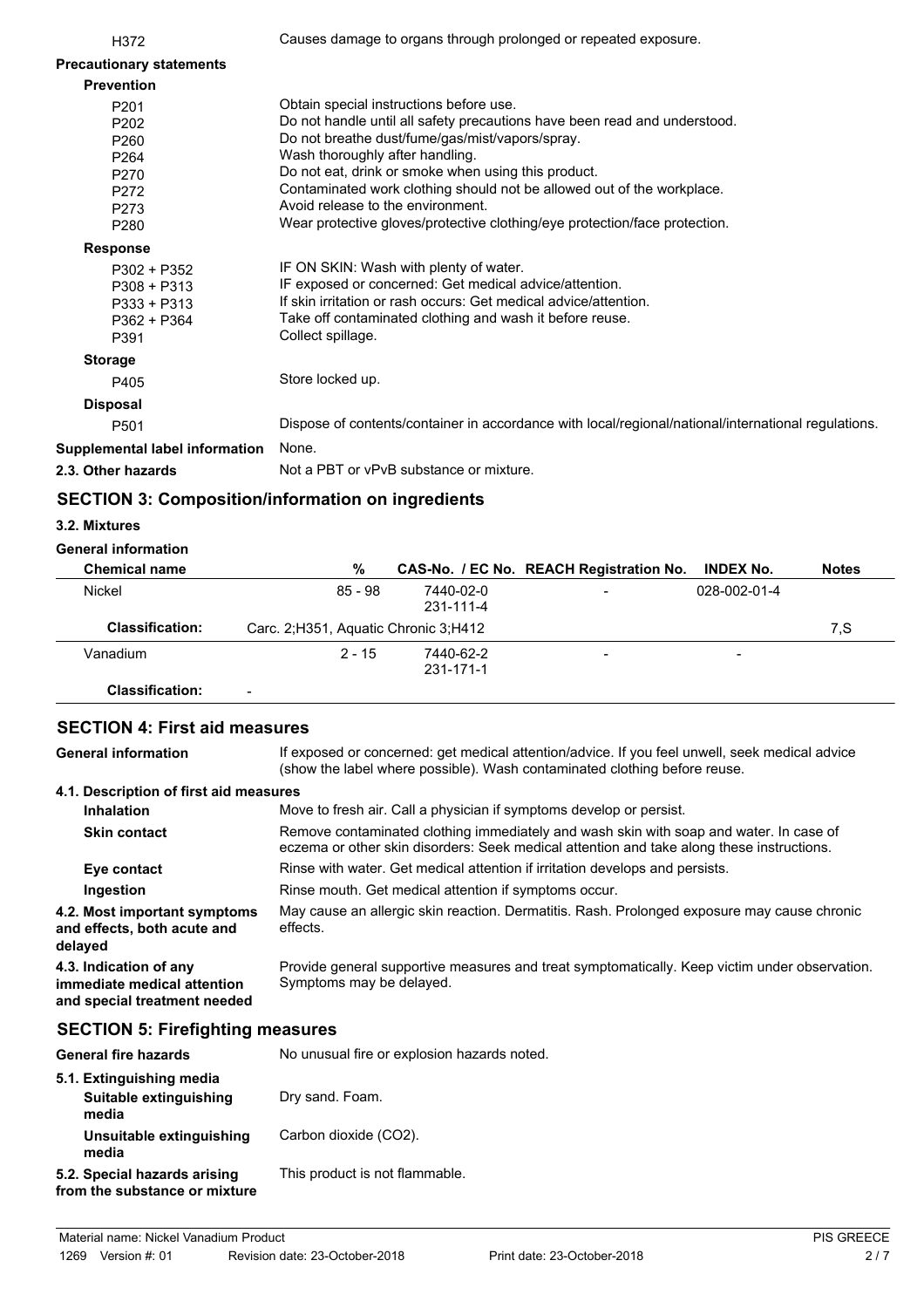| 5.3. Advice for firefighters                            |                                                                                               |
|---------------------------------------------------------|-----------------------------------------------------------------------------------------------|
| <b>Special protective</b><br>equipment for firefighters | Self-contained breathing apparatus and full protective clothing must be worn in case of fire. |
| <b>Special firefighting</b><br>procedures               | Move containers from fire area if you can do so without risk.                                 |
| <b>Specific methods</b>                                 | Use standard firefighting procedures and consider the hazards of other involved materials.    |

# **SECTION 6: Accidental release measures**

# **6.1. Personal precautions, protective equipment and emergency procedures**

| For non-emergency<br>personnel                               | Keep unnecessary personnel away. Keep people away from and upwind of spill/leak. Wear<br>appropriate protective equipment and clothing during clean-up. Do not touch damaged containers<br>or spilled material unless wearing appropriate protective clothing. Ensure adequate ventilation.<br>Local authorities should be advised if significant spillages cannot be contained. For personal<br>protection, see section 8 of the SDS. |
|--------------------------------------------------------------|----------------------------------------------------------------------------------------------------------------------------------------------------------------------------------------------------------------------------------------------------------------------------------------------------------------------------------------------------------------------------------------------------------------------------------------|
| For emergency responders                                     | Keep unnecessary personnel away. Use personal protection recommended in Section 8 of the<br>SDS.                                                                                                                                                                                                                                                                                                                                       |
| 6.2. Environmental precautions                               | Avoid discharge into drains, water courses or onto the ground.                                                                                                                                                                                                                                                                                                                                                                         |
| 6.3. Methods and material for<br>containment and cleaning up | Clean up in accordance with all applicable regulations.                                                                                                                                                                                                                                                                                                                                                                                |
| 6.4. Reference to other<br>sections                          | Not available.                                                                                                                                                                                                                                                                                                                                                                                                                         |

# **SECTION 7: Handling and storage**

| 7.1. Precautions for safe<br>handling                                   | Obtain special instructions before use. Do not handle until all safety precautions have been read<br>and understood. Avoid breathing dust/fume/gas/mist/vapours/spray. Avoid contact with eyes, skin,<br>and clothing. Avoid prolonged exposure. When using, do not eat, drink or smoke. Should be<br>handled in closed systems, if possible. Provide adequate ventilation. Wear appropriate personal<br>protective equipment. Wash hands thoroughly after handling. Observe good industrial hygiene<br>practices. |
|-------------------------------------------------------------------------|--------------------------------------------------------------------------------------------------------------------------------------------------------------------------------------------------------------------------------------------------------------------------------------------------------------------------------------------------------------------------------------------------------------------------------------------------------------------------------------------------------------------|
| 7.2. Conditions for safe<br>storage, including any<br>incompatibilities | Store locked up. Store in original tightly closed container. Store away from incompatible materials<br>(see Section 10 of the SDS).                                                                                                                                                                                                                                                                                                                                                                                |
| 7.3. Specific end use(s)                                                | Not available.                                                                                                                                                                                                                                                                                                                                                                                                                                                                                                     |

## **SECTION 8: Exposure controls/personal protection**

## **8.1. Control parameters**

### **Occupational exposure limits**

| Greece. OELs (Decree No. 90/1999, as amended)<br><b>Components</b> | Type                                                                    | Value                                                                                                                                                                                                                                                                                                                                                                                                  |
|--------------------------------------------------------------------|-------------------------------------------------------------------------|--------------------------------------------------------------------------------------------------------------------------------------------------------------------------------------------------------------------------------------------------------------------------------------------------------------------------------------------------------------------------------------------------------|
| Nickel (CAS 7440-02-0)                                             | <b>TWA</b>                                                              | 1 $mg/m3$                                                                                                                                                                                                                                                                                                                                                                                              |
| <b>Biological limit values</b>                                     | No biological exposure limits noted for the ingredient(s).              |                                                                                                                                                                                                                                                                                                                                                                                                        |
| <b>Recommended monitoring</b><br>procedures                        | Follow standard monitoring procedures.                                  |                                                                                                                                                                                                                                                                                                                                                                                                        |
| Derived no effect levels<br>(DNELs)                                | Not available.                                                          |                                                                                                                                                                                                                                                                                                                                                                                                        |
| <b>Predicted no effect</b><br>concentrations (PNECs)               | Not available.                                                          |                                                                                                                                                                                                                                                                                                                                                                                                        |
| 8.2. Exposure controls                                             |                                                                         |                                                                                                                                                                                                                                                                                                                                                                                                        |
| Appropriate engineering<br>controls                                |                                                                         | Good general ventilation (typically 10 air changes per hour) should be used. Ventilation rates<br>should be matched to conditions. If applicable, use process enclosures, local exhaust ventilation,<br>or other engineering controls to maintain airborne levels below recommended exposure limits. If<br>exposure limits have not been established, maintain airborne levels to an acceptable level. |
|                                                                    | Individual protection measures, such as personal protective equipment   |                                                                                                                                                                                                                                                                                                                                                                                                        |
| <b>General information</b>                                         | equipment.                                                              | Use personal protective equipment as required. Personal protection equipment should be chosen<br>according to the CEN standards and in discussion with the supplier of the personal protective                                                                                                                                                                                                         |
| <b>Eye/face protection</b>                                         | If contact is likely, safety glasses with side shields are recommended. |                                                                                                                                                                                                                                                                                                                                                                                                        |
| <b>Skin protection</b>                                             |                                                                         |                                                                                                                                                                                                                                                                                                                                                                                                        |
| - Hand protection                                                  | Wear appropriate chemical resistant gloves.                             |                                                                                                                                                                                                                                                                                                                                                                                                        |
| - Other                                                            |                                                                         | Wear appropriate chemical resistant clothing. Use of an impervious apron is recommended.                                                                                                                                                                                                                                                                                                               |
| <b>Respiratory protection</b>                                      |                                                                         | In case of insufficient ventilation, wear suitable respiratory equipment.                                                                                                                                                                                                                                                                                                                              |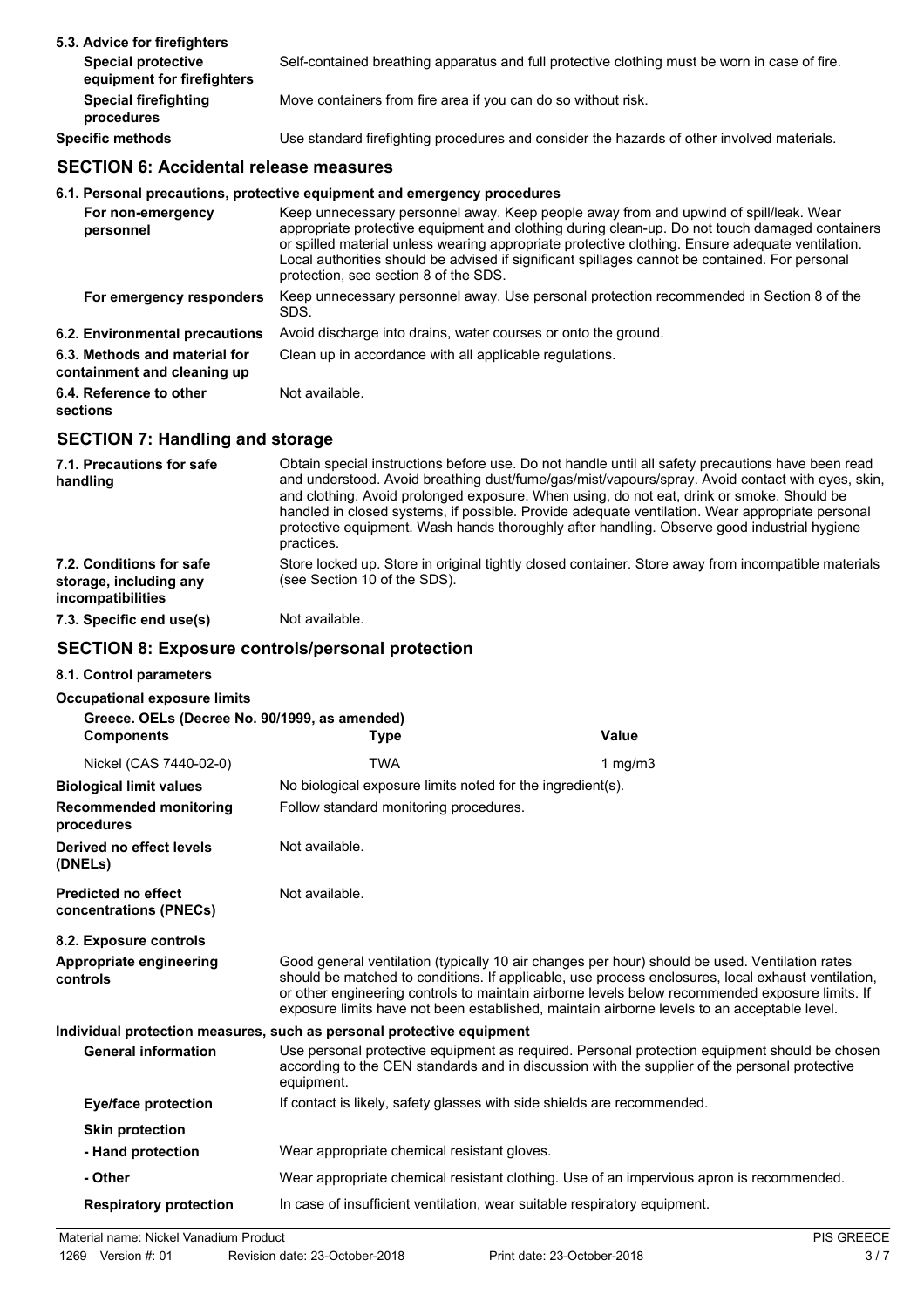| <b>Thermal hazards</b>                    | Wear appropriate thermal protective clothing, when necessary.                                                                                                                                                                                                                                                                                        |
|-------------------------------------------|------------------------------------------------------------------------------------------------------------------------------------------------------------------------------------------------------------------------------------------------------------------------------------------------------------------------------------------------------|
| <b>Hygiene measures</b>                   | Observe any medical surveillance requirements. Always observe good personal hygiene<br>measures, such as washing after handling the material and before eating, drinking, and/or<br>smoking. Routinely wash work clothing and protective equipment to remove contaminants.<br>Contaminated work clothing should not be allowed out of the workplace. |
| <b>Environmental exposure</b><br>controls | Environmental manager must be informed of all major releases.                                                                                                                                                                                                                                                                                        |

# **SECTION 9: Physical and chemical properties**

## **9.1. Information on basic physical and chemical properties**

| <b>Appearance</b>                                    |                                               |
|------------------------------------------------------|-----------------------------------------------|
| <b>Physical state</b>                                | Solid.                                        |
| <b>Form</b>                                          | Solid.                                        |
| Colour                                               | Gray-silver                                   |
| Odour                                                | None.                                         |
| Odour threshold                                      | Not applicable.                               |
| рH                                                   | Not applicable.                               |
| Melting point/freezing point                         | 1455 °C (2651 °F) estimated / Not applicable. |
| Initial boiling point and boiling<br>range           | Not applicable.                               |
| <b>Flash point</b>                                   | Not applicable.                               |
| <b>Evaporation rate</b>                              | Not applicable.                               |
| Flammability (solid, gas)                            | None known.                                   |
| Upper/lower flammability or explosive limits         |                                               |
| <b>Flammability limit - lower</b><br>(%)             | Not applicable.                               |
| <b>Flammability limit - lower</b><br>(%) temperature | Not applicable.                               |
| <b>Flammability limit - upper</b><br>(%)             | Not applicable.                               |
| <b>Flammability limit - upper</b><br>(%) temperature | Not applicable.                               |
| Explosive limit - lower (%)                          | Not applicable.                               |
| Explosive limit - lower (%)<br>temperature           | Not applicable.                               |
| <b>Explosive limit - upper</b><br>$(\%)$             | Not applicable.                               |
| Explosive limit - upper (%)<br>temperature           | Not applicable.                               |
| Vapour pressure                                      | Not applicable.                               |
| <b>Vapour density</b>                                | Not applicable.                               |
| <b>Relative density</b>                              | Not applicable.                               |
| Solubility(ies)                                      |                                               |
| <b>Solubility (water)</b>                            | Insoluble.                                    |
| <b>Partition coefficient</b><br>(n-octanol/water)    | Not applicable.                               |
| <b>Auto-ignition temperature</b>                     | Not applicable.                               |
| <b>Decomposition temperature</b>                     | Not applicable.                               |
| <b>Viscosity</b>                                     | Not applicable.                               |
| <b>Explosive properties</b>                          | Not explosive.                                |
| <b>Oxidising properties</b>                          | Not oxidising.                                |
| 9.2. Other information                               |                                               |
| <b>Density</b>                                       | 8,54 g/cm3 estimated                          |
| <b>Specific gravity</b>                              | 8,54 estimated                                |

# **SECTION 10: Stability and reactivity**

**10.1. Reactivity** The product is stable and non-reactive under normal conditions of use, storage and transport. **10.2. Chemical stability** Material is stable under normal conditions.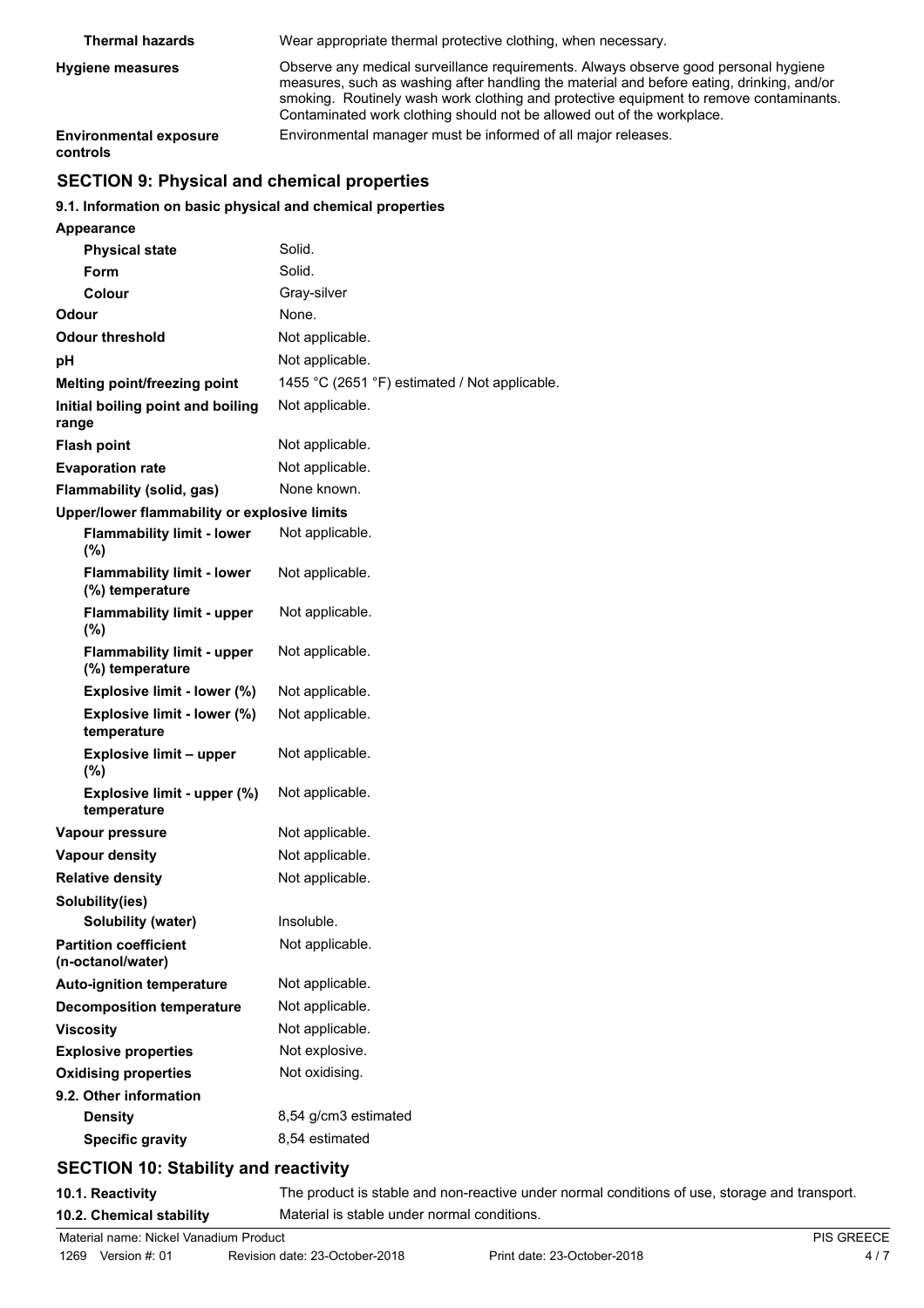| 10.3. Possibility of hazardous<br>reactions               | No dangerous reaction known under conditions of normal use.                                                                                                                                |
|-----------------------------------------------------------|--------------------------------------------------------------------------------------------------------------------------------------------------------------------------------------------|
| 10.4. Conditions to avoid                                 | Contact with incompatible materials.                                                                                                                                                       |
| 10.5. Incompatible materials                              | Strong acids.                                                                                                                                                                              |
| 10.6. Hazardous<br>decomposition products                 | No hazardous decomposition products are known.                                                                                                                                             |
| <b>SECTION 11: Toxicological information</b>              |                                                                                                                                                                                            |
| <b>General information</b>                                | Occupational exposure to the substance or mixture may cause adverse effects.                                                                                                               |
| Information on likely routes of exposure                  |                                                                                                                                                                                            |
| <b>Inhalation</b>                                         | Under normal conditions of intended use, this material is not expected to be an inhalation hazard.                                                                                         |
| <b>Skin contact</b>                                       | May cause an allergic skin reaction.                                                                                                                                                       |
| Eye contact                                               | Not likely, due to the form of the product.                                                                                                                                                |
| Ingestion                                                 | May cause discomfort if swallowed. However, ingestion is not likely to be a primary route of<br>occupational exposure.                                                                     |
| <b>Symptoms</b>                                           | May cause an allergic skin reaction. Dermatitis. Rash.                                                                                                                                     |
| 11.1. Information on toxicological effects                |                                                                                                                                                                                            |
| <b>Acute toxicity</b>                                     | Not known.                                                                                                                                                                                 |
| <b>Skin corrosion/irritation</b>                          | May cause skin irritation.                                                                                                                                                                 |
| Serious eye damage/eye<br>irritation                      | Not likely, due to the form of the product.                                                                                                                                                |
| <b>Respiratory sensitisation</b>                          | Not a respiratory sensitizer.                                                                                                                                                              |
| <b>Skin sensitisation</b>                                 | May cause an allergic skin reaction.                                                                                                                                                       |
| Germ cell mutagenicity                                    | Not classified.                                                                                                                                                                            |
| Carcinogenicity                                           | Suspected of causing cancer.                                                                                                                                                               |
|                                                           | IARC Monographs. Overall Evaluation of Carcinogenicity                                                                                                                                     |
| Nickel (CAS 7440-02-0)                                    | 2B Possibly carcinogenic to humans.                                                                                                                                                        |
| <b>Reproductive toxicity</b>                              | Not classified.                                                                                                                                                                            |
| Specific target organ toxicity -<br>single exposure       | Not classified.                                                                                                                                                                            |
| Specific target organ toxicity -<br>repeated exposure     | Causes damage to organs through prolonged or repeated exposure.                                                                                                                            |
| Aspiration hazard                                         | Not an aspiration hazard.                                                                                                                                                                  |
| <b>Mixture versus substance</b><br>information            | No information available.                                                                                                                                                                  |
| <b>Other information</b>                                  | Not available.                                                                                                                                                                             |
| <b>SECTION 12: Ecological information</b>                 |                                                                                                                                                                                            |
| 12.1. Toxicity                                            | Not relevant, due to the form of the product.                                                                                                                                              |
| 12.2. Persistence and<br>degradability                    |                                                                                                                                                                                            |
| 12.3. Bioaccumulative potential                           | No data available.                                                                                                                                                                         |
| <b>Partition coefficient</b><br>n-octanol/water (log Kow) | Not available.                                                                                                                                                                             |
| <b>Bioconcentration factor (BCF)</b>                      | Not available.                                                                                                                                                                             |
| 12.4. Mobility in soil                                    | No data available.                                                                                                                                                                         |
| 12.5. Results of PBT<br>and vPvB                          | Not a PBT or vPvB substance or mixture.                                                                                                                                                    |
| assessment                                                |                                                                                                                                                                                            |
| 12.6. Other adverse effects                               | No other adverse environmental effects (e.g. ozone depletion, photochemical ozone creation<br>potential, endocrine disruption, global warming potential) are expected from this component. |
| <b>SECTION 13: Disposal considerations</b>                |                                                                                                                                                                                            |
| 40.4. Washington Andrew Construction                      |                                                                                                                                                                                            |

**13.1. Waste treatment methods**

**Residual waste**

Dispose of in accordance with local regulations. Empty containers or liners may retain some product residues. This material and its container must be disposed of in a safe manner (see: Disposal instructions).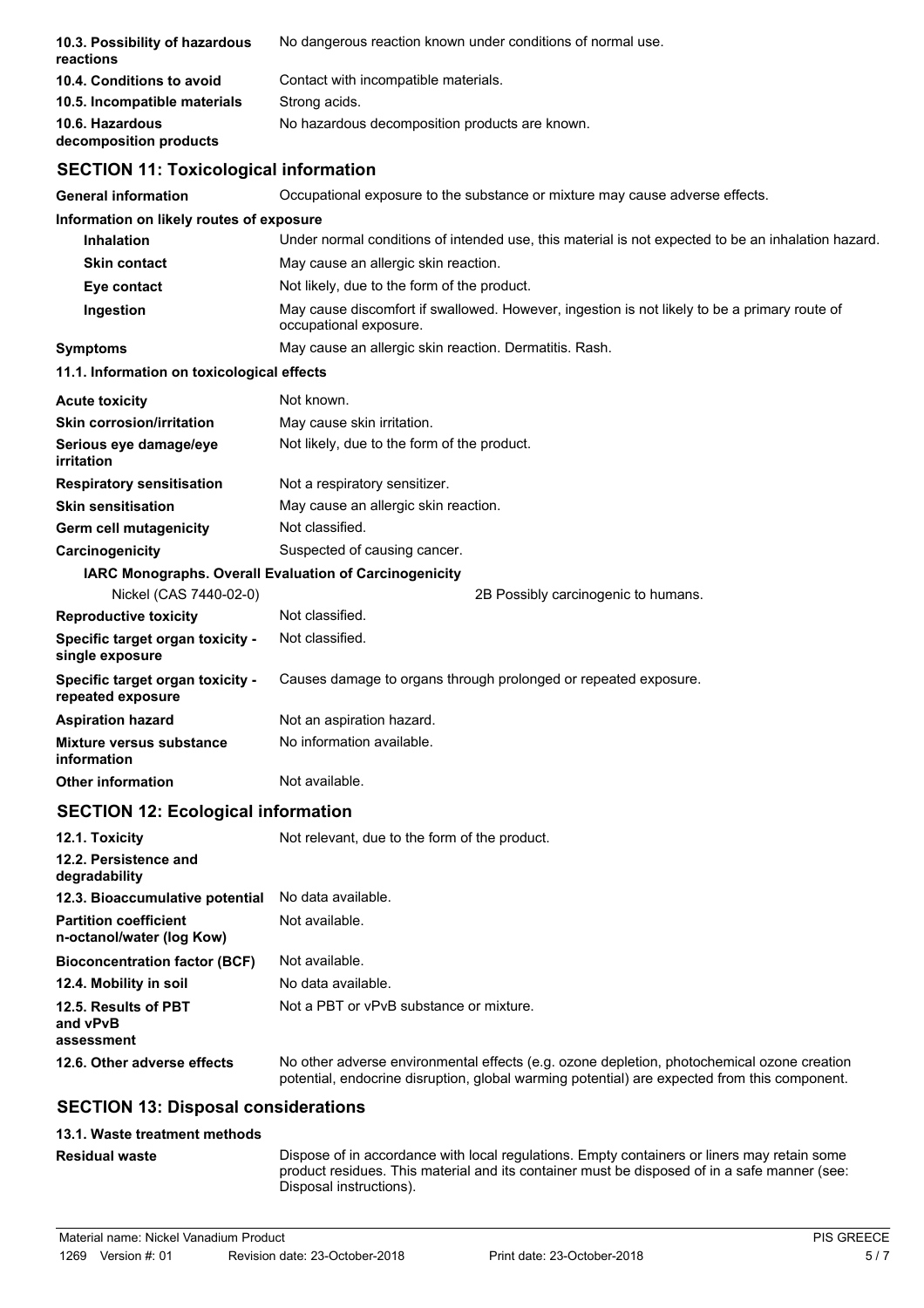| Contaminated packaging       | Since emptied containers may retain product residue, follow label warnings even after container is<br>emptied. Empty containers should be taken to an approved waste handling site for recycling or<br>disposal. |
|------------------------------|------------------------------------------------------------------------------------------------------------------------------------------------------------------------------------------------------------------|
| EU waste code                | The Waste code should be assigned in discussion between the user, the producer and the waste<br>disposal company.                                                                                                |
| Disposal methods/information | Collect and reclaim or dispose in sealed containers at licensed waste disposal site. Dispose of<br>contents/container in accordance with local/regional/national/international regulations.                      |
| <b>Special precautions</b>   | Dispose in accordance with all applicable regulations.                                                                                                                                                           |

## **SECTION 14: Transport information**

**ADR**

14.1. - 14.6.: Not regulated as dangerous goods.

**RID**

14.1. - 14.6.: Not regulated as dangerous goods.

**ADN**

14.1. - 14.6.: Not regulated as dangerous goods.

**IATA**

14.1. - 14.6.: Not regulated as dangerous goods.

## **IMDG**

14.1. - 14.6.: Not regulated as dangerous goods.

## **SECTION 15: Regulatory information**

**15.1. Safety, health and environmental regulations/legislation specific for the substance or mixture**

## **EU regulations**

**Regulation (EC) No. 1005/2009 on substances that deplete the ozone layer, Annex I and II, as amended** Not listed.

**Regulation (EC) No. 850/2004 On persistent organic pollutants, Annex I as amended**

- Not listed.
- **Regulation (EU) No. 649/2012 concerning the export and import of dangerous chemicals, Annex I, Part 1 as amended** Not listed.
- **Regulation (EU) No. 649/2012 concerning the export and import of dangerous chemicals, Annex I, Part 2 as amended** Not listed.
- **Regulation (EU) No. 649/2012 concerning the export and import of dangerous chemicals, Annex I, Part 3 as amended** Not listed.

**Regulation (EU) No. 649/2012 concerning the export and import of dangerous chemicals, Annex V as amended** Not listed.

**Regulation (EC) No. 166/2006 Annex II Pollutant Release and Transfer Registry, as amended**

Nickel (CAS 7440-02-0)

#### **Regulation (EC) No. 1907/2006, REACH Article 59(10) Candidate List as currently published by ECHA** Not listed.

# **Authorisations**

**Regulation (EC) No. 1907/2006, REACH Annex XIV Substances subject to authorization, as amended** Not listed.

## **Restrictions on use**

**Regulation (EC) No. 1907/2006, REACH Annex XVII Substances subject to restriction on marketing and use as amended** Nickel (CAS 7440-02-0)

**Directive 2004/37/EC: on the protection of workers from the risks related to exposure to carcinogens and mutagens at work, as amended.**

Not listed.

## **Other EU regulations**

## **Directive 2012/18/EU on major accident hazards involving dangerous substances, as amended**

Not listed.

| <b>National regulations</b>         | Follow national regulation for work with chemical agents. Young people under 18 years old are not<br>allowed to work with this product according to EU Directive 94/33/EC on the protection of young<br>people at work, as amended. |
|-------------------------------------|-------------------------------------------------------------------------------------------------------------------------------------------------------------------------------------------------------------------------------------|
| 15.2. Chemical safety<br>assessment | No Chemical Safety Assessment has been carried out.                                                                                                                                                                                 |

# **SECTION 16: Other information**

**List of abbreviations** Not available.